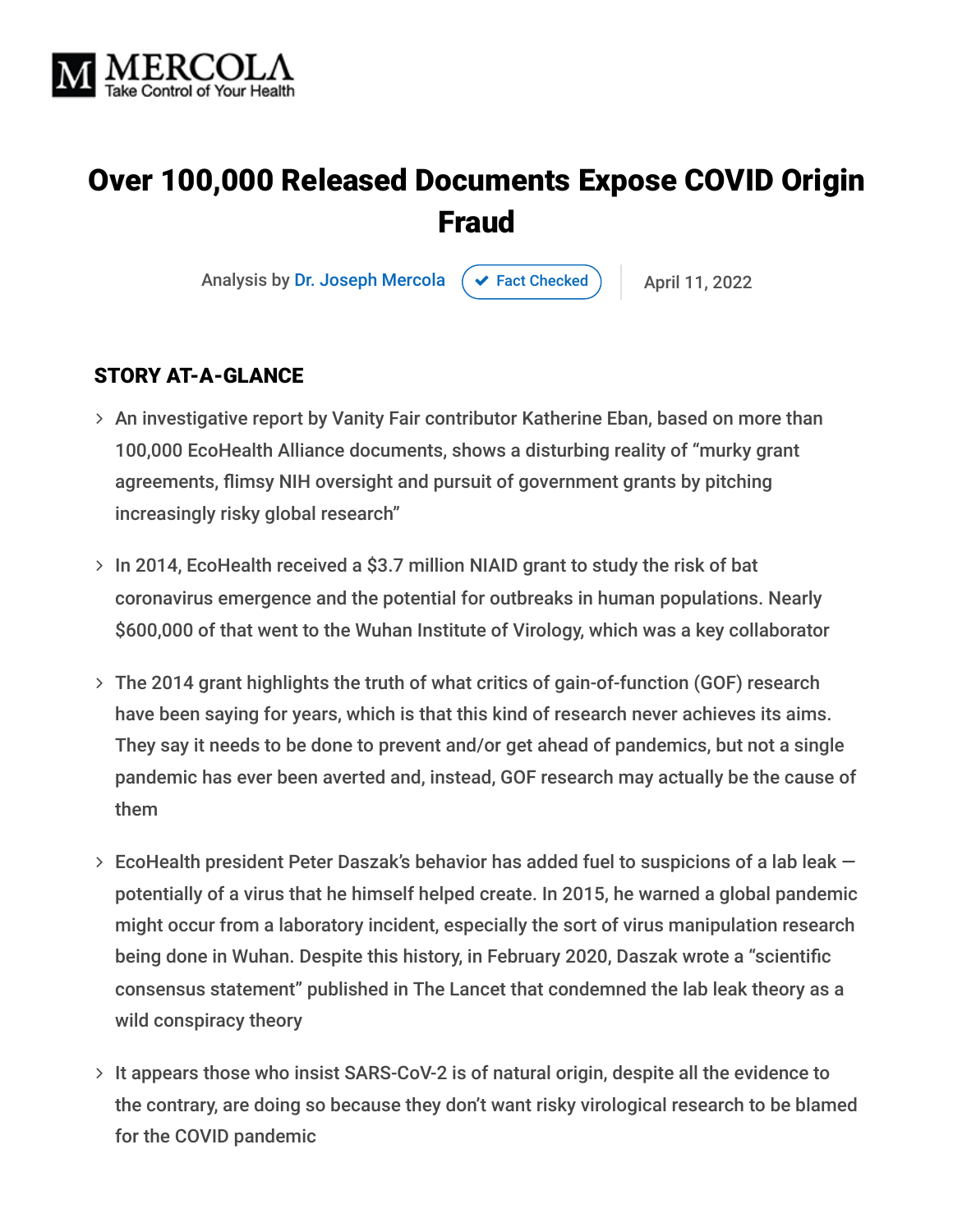In a March 31, 2022, investigative report,<sup>1</sup> Vanity Fair contributor Katherine Eban reviewed the contents of more than 100,000 EcoHealth Alliance documents, including meeting minutes and internal emails and reports, most of which predate the COVID-19 pandemic, showing a disturbing reality of "murky grant agreements, flimsy NIH oversight and pursuit of government grants by pitching increasingly risky global research." 2

April 4, 2022, Eban discussed her investigative report with "Rising" cohosts Ryan Grim and Robby Soave (video above). The various documents were released in accordance with Freedom of Information Act (FOIA) requests by several parties, including BuzzFeed, The Intercept, U.S. Right to Know, White Coat Waste, GOP Oversight and others. 3

EcoHealth Alliance president Peter Daszak admits to "cultivating" government connections for years by attending fancy cocktail parties in Washington D.C., oftentimes giving presentations alongside Dr. Anthony Fauci, director of the National Institute of Allergy and Infectious Diseases (NIAID), and internal correspondence reveal his obsession with funding  $-$  to the point of pitching risky research proposals to the Defense Advanced Research Projects Agency (DARPA).

#### The Missing Gene Sequence

Eban begins her story with the account of Jesse D. Bloom, Ph.D., a computational virologist and evolutionary biologist with the Fred Hutchinson Cancer Research Center. June 18, 2021, Bloom sent the draft of a preprint article he'd written to Fauci and Fauci's boss, Dr. Francis Collins, then-director of the National Institutes of Health.

According to Eban, the paper "contained sensitive revelations" about the NIH, and Bloom wanted Fauci to see it before it went to print and became public knowledge.

*"Under ordinary circumstances, the preprint might have sparked a respectful exchange of views. But this was no ordinary preprint, and no ordinary moment,"* Eban writes. 4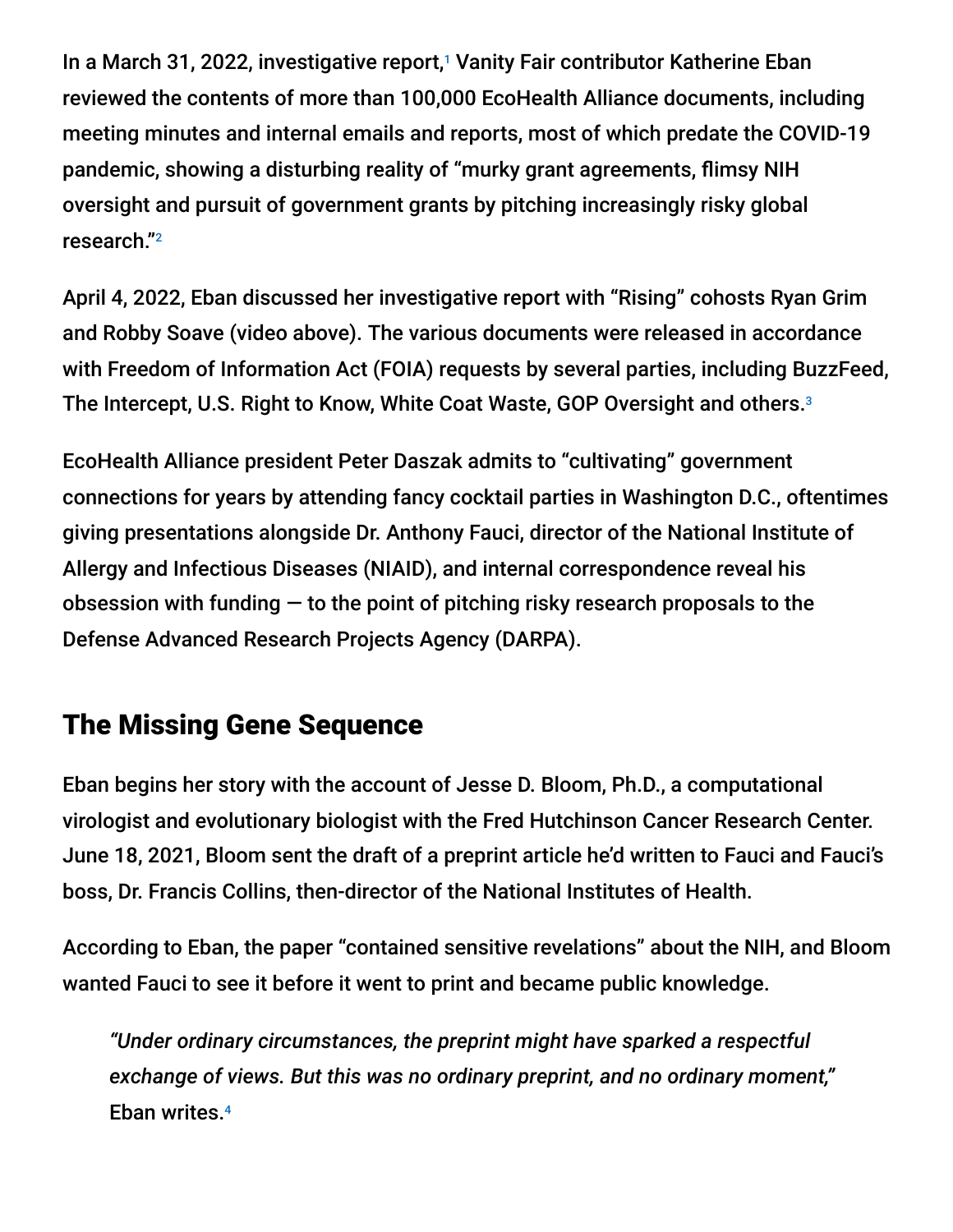The origin of SARS-CoV-2 was highly contested at this point, with most officials still insisting it had evolved naturally and jumped species, while a growing group of independent investigators kept pointing to genetic discrepancies that made natural evolution highly unlikely.

"A growing contingent were asking if it could have originated inside a nearby laboratory that is known to have conducted risky coronavirus research funded in part by the United States," Eban writes, referring to the Wuhan Institute of Virology (WIV) in Wuhan, China, where the COVID-19 outbreak first occurred. Eban continues: 5

*"Bloom's paper was the product of detective work he'd undertaken after noticing that a number of early SARS-CoV-2 genomic sequences mentioned in a published paper from China had somehow vanished without a trace.*

*The sequences, which map the nucleotides that give a virus its unique genetic identity, are key to tracking when the virus emerged and how it might have evolved.*

*In Bloom's view, their disappearance raised the possibility that the Chinese government might be trying to hide evidence about the pandemic's early spread. Piecing together clues, Bloom established that the NIH itself had deleted the sequences from its own archive at the request of researchers in Wuhan.*

*Now, he was hoping Fauci and his boss, NIH director Francis Collins, could help him identify other deleted sequences that might shed light on the mystery."*

On a brief side note, The Epoch Times addressed the alleged deletion of genetic sequences from its database at the request of a Chinese researcher in an April 2, 2022, article.<sup>6</sup> NIH media branch chief Amanda Fine told The Epoch Times that the sequences were not actually erased; the data were merely removed from public access, so the data is now only available to those who have its accession number.

## Contentious Disagreements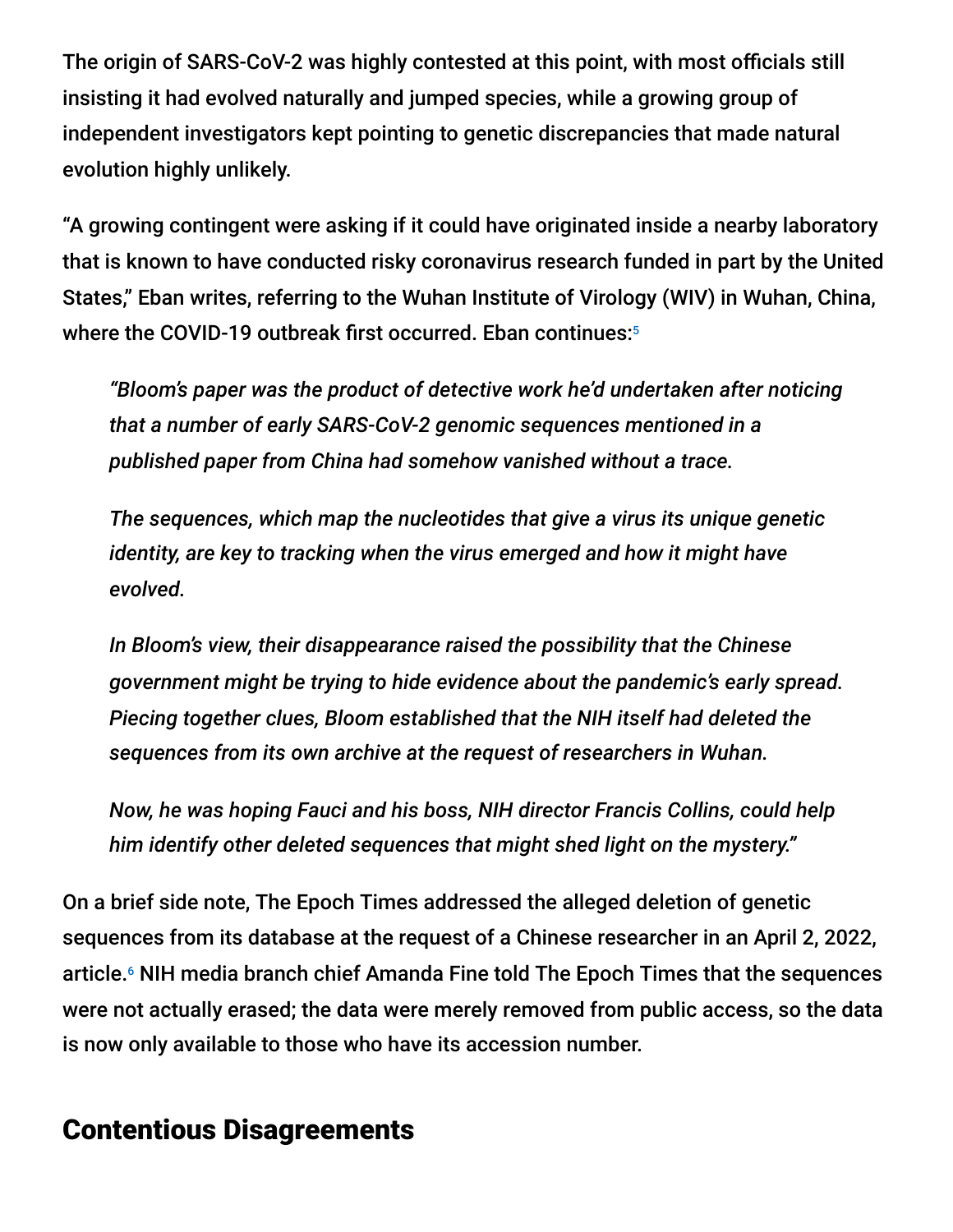Collins responded by scheduling a Zoom meeting for June 20, 2021, to which he invited Fauci, Kristian Andersen, Ph.D., an evolutionary biologist, and Robert Garry, Ph.D., a virologist. Bloom invited evolutionary biologist Sergei Pond, Ph.D., and Rasmus Nielsen, Ph.D., a genetic biologist with expertise in statistical and computational aspects of evolutionary theory and genetics.

The meeting was a contentious one, and it so troubled Bloom that, six months later, he wrote a detailed account of it. After Bloom had described his findings and the questions it raised, Andersen jumped in, saying he found Bloom's analysis "deeply troubling." Eban writes: 7

*"If the Chinese scientists wanted to delete their sequences from the database, which NIH policy entitled them to do, it was unethical for Bloom to analyze them further, he claimed. And there was nothing unusual about the early genomic sequences in Wuhan.*

*Instantly, Nielsen and Andersen were 'yelling at each other,' Bloom wrote, with Nielsen insisting that the early Wuhan sequences were 'extremely puzzling and unusual.'*

*Andersen ... leveled a third objection. Andersen, Bloom wrote, 'needed security outside his house, and my pre-print would fuel conspiratorial notions that China was hiding data and thereby lead to more criticism of scientists such as himself.'*

*Fauci then weighed in, objecting to the preprint's description of Chinese scientists 'surreptitiously' deleting the sequences. The word was loaded, said Fauci, and the reason they'd asked for the deletions was unknown.*

*That's when Andersen made a suggestion that surprised Bloom. He said he was a screener at the preprint server, which gave him access to papers that weren't yet public.*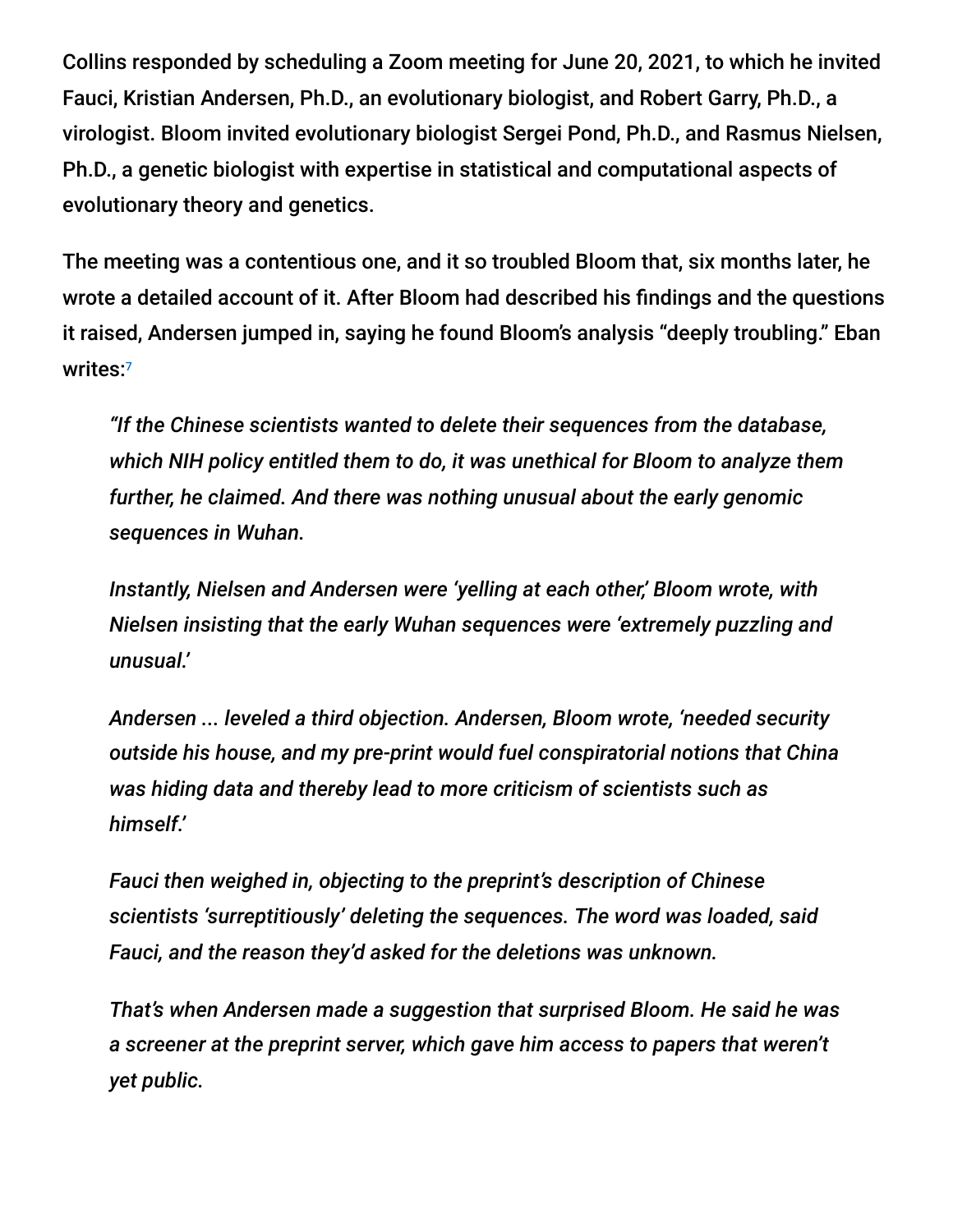*He then offered to either entirely delete the preprint or revise it 'in a way that would leave no record that this had been done.' Bloom refused, saying that he doubted either option was appropriate, 'given the contentious nature of the meeting.'*

*At that point, both Fauci and Collins distanced themselves from Andersen's offer, with Fauci saying, as Bloom recalled it, 'Just for the record, I want to be clear that I never suggested you delete or revise the pre-print.' They seemed to know that Andersen had gone too far."*

### EcoHealth, a Government-Funded Sponsor of Risky Research

The June 20 Zoom call reflected "a siege mentality at the NIH," Eban writes, "whose cause was much larger than Bloom and the missing sequences." The NIH had a publicity problem, because it was becoming known that the NIH/NIAID had funded potentially risky gain-of-function (GOF) research at the WIV through the EcoHealth Alliance. Bloom's questions only ratcheted up an already delicate situation.

In 2014, EcoHealth received a \$3.7 million NIAID grant to study the risk of bat coronavirus emergence and the potential for outbreaks in human populations. Nearly \$600,000 of that went to the WIV, which was a key collaborator. (By that time, Daszak had already been working with Shi Zhengli, the director of the WIV best known as "the bat woman," for nine years. In all, since 2005, Shi and Daszak have collaborated on 17 scientific papers.<sup>8</sup>)

The 2014 grant highlights the truth of what critics of GOF research have been saying for years, which is that this kind of research never achieves its aims.<sup>9</sup> They say it needs to be done to prevent and/or get ahead of pandemics, but not a single pandemic has ever been averted, and instead, GOF research may actually be the cause of them.

EcoHealth utterly failed to predict, let alone prevent, the COVID-19 pandemic, and the initial outbreak occurring in the vicinity of the WIV raised suspicions of a lab leak from the start.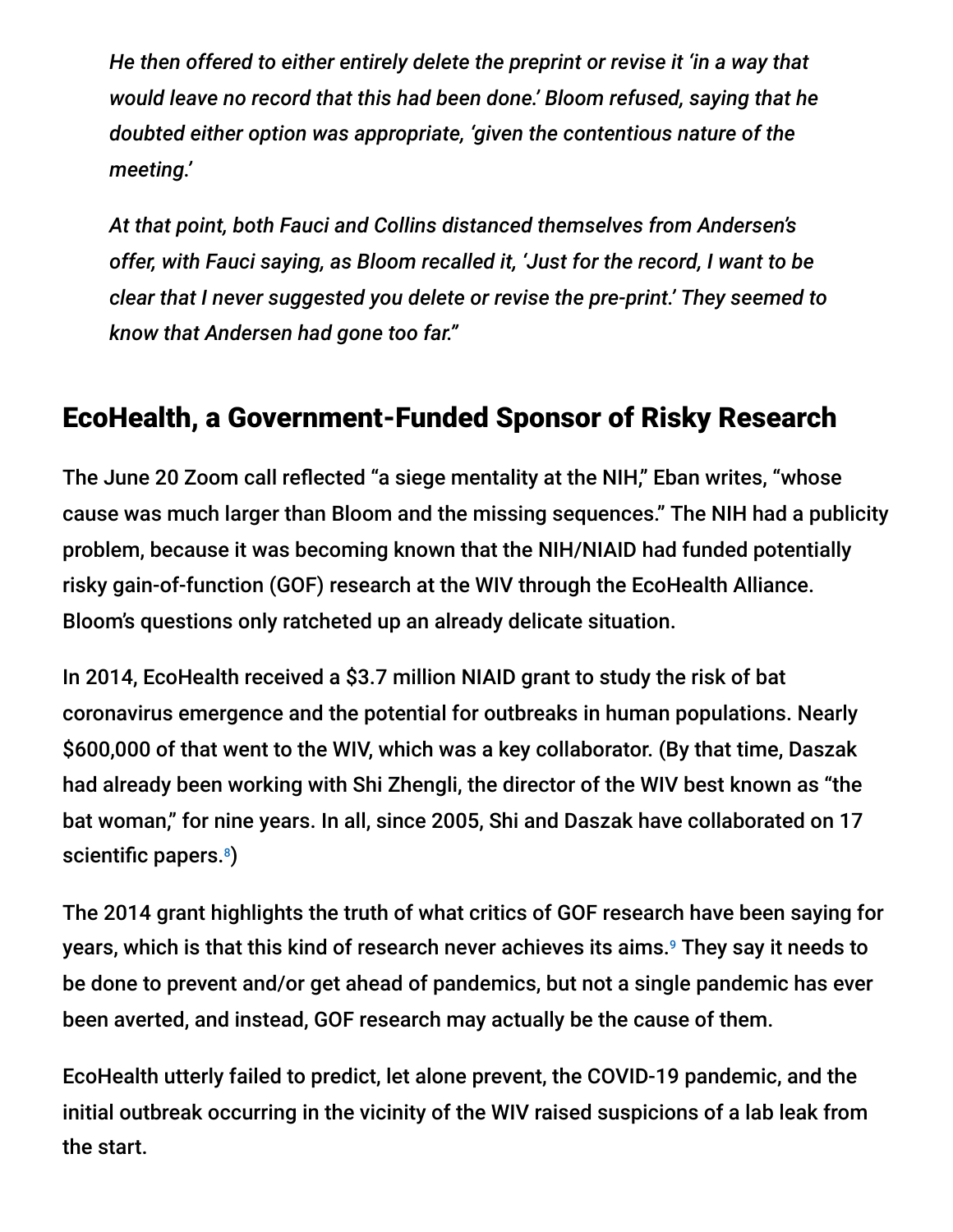The NIH/NIAID's obvious attempts to hide their involvement with GOF research on bat coronaviruses at the WIV has only worsened such suspicions, as did the Chinese government's refusal to share raw patient data or participate in efforts to investigate SARS-CoV-2's origin.

Curiously, in September 2019, three months before COVID-19 was officially declared a pandemic, the WIV also took down its virus database, which at the time contained some 22,000 samples of viruses and their genetic sequences, and they've refused international requests to restore it ever since.

On the flipside, in what appears to have been an act of beneficent reciprocity to its American allies, the WIV deleted mentions of its collaboration with the NIAID/NIH and other American research partners from its website in March 2021, after Senate members started grilling Fauci about his funding of GOF research at the WIV.<sup>10</sup> At the same time, they also deleted a scientific article discussing genetic research on the SARS virus.<sup>11</sup>

#### Daszak's Suspicious Behavior

Daszak's behavior has also added fuel to suspicions of a lab leak — potentially of a virus that he himself helped create. For example:

• In an October 2015 Nature article, Daszak warned a global pandemic might occur from a laboratory incident, and that "the risks were greater with the sort of virus manipulation research being carried out in Wuhan."<sup>12</sup>

Earlier that year, he also gave a speech at a National Academies of Science seminar on reducing risk from emerging infectious diseases, and among the material he presented was a paper titled, "Assessing Coronavirus Threats," which included an examination of the "spillover potential" from "genetic and experimental studies" on viruses.

Specifically, he highlighted the danger of experimenting on "humanized mice," meaning lab mice that have been genetically altered to carry human genes, cells or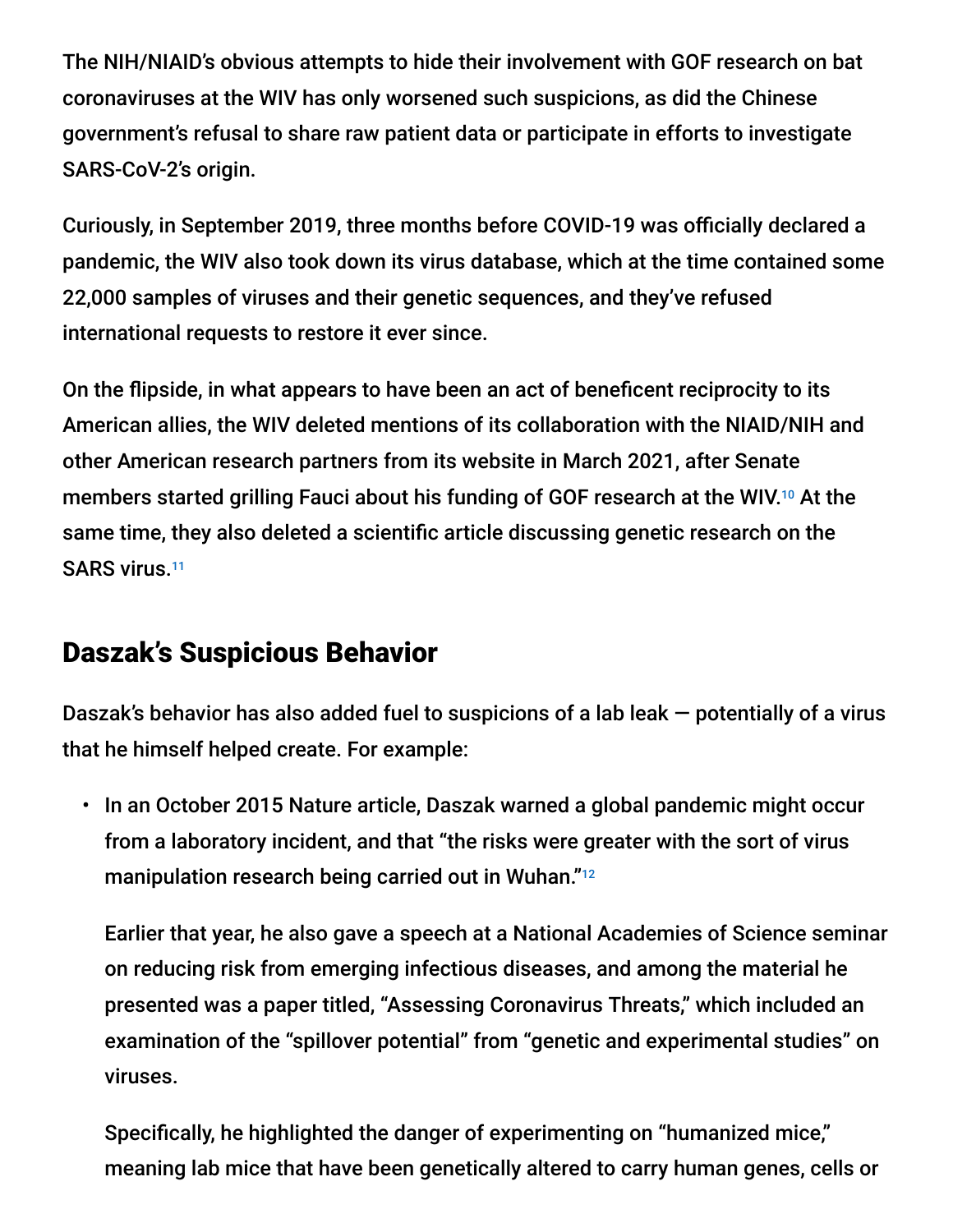tissues.

Yet despite his history of such warnings, in February 2020, Daszak wrote a "scientific consensus statement" published in The Lancet that condemned the lab leak theory as nothing more than a wild conspiracy theory. 13

• EcoHealth received funding from the USAID PREDICT program, which was involved in identifying viruses with pandemic potential. The director of that program, Dennis Carroll, is now suspected of having stolen taxpayer funds by using PREDICT funds to pay for expenses related to his own organization, the Global Virome Project (GVP). 14

In March 2019 email, Daszak noted that lawyers had flagged this conflict of interest and had suggested changes to a board of directors' letter. Daszak wrote: "I realize this isn't the language you wanted, but it's safer for us at this sensitive point where we still receive USAID funding ... for GVP related activities." 15

The comment seems to confirm that Daszak was aware that what Carroll was doing was inappropriate and potentially illegal, and he helped cover up Carroll's improprieties.

- Nathan Wolfe, a World Economic Forum Young Global Leader graduate, has been on EcoHealth's editorial board since 2004, and in 2017, they cowrote a study on bat coronaviruses.<sup>16</sup> Wolf is the founder of Metabiota, now implicated in the operation of U.S.-funded biolabs in Ukraine that Russia claims have been conducting secret bioweapons research. 17
- Daszak is also one of the 15 coauthors of the 2015 paper, "SARS-Like Cluster of Circulating Bat Coronavirus Pose Threat for Human Emergence,"<sup>18</sup> which biowarfare expert Francis Boyle claims is "the smoking gun" that reveals the culprits responsible for the COVID pandemic.

Other coauthors and funders of that paper include Collins, Fauci and Ralph Baric, Ph.D., who has been doing coronavirus research on humanized mice together with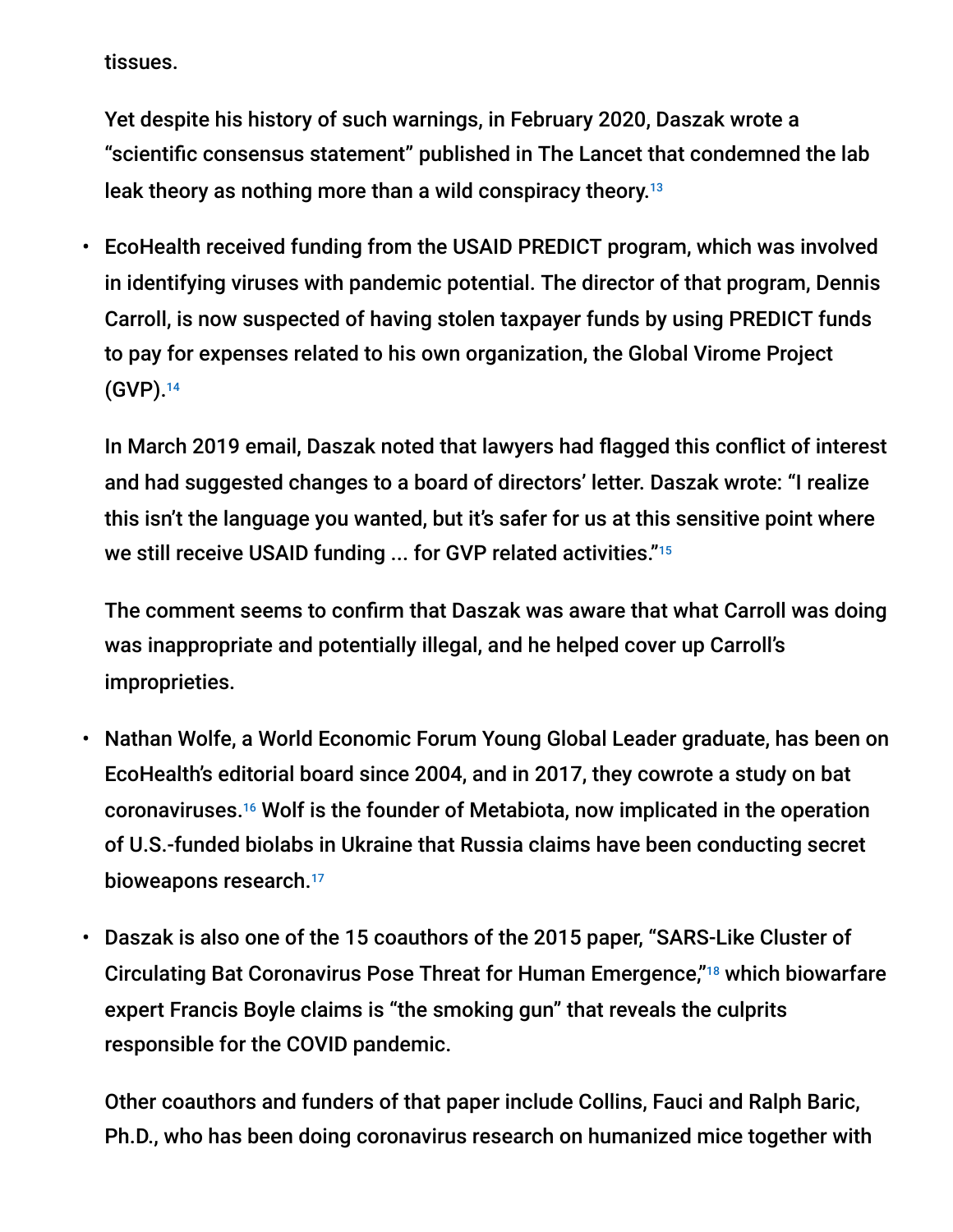Shi — the very research Daszak had warned could pose the most serious pandemic hazard.

### Why the Lack of Transparency From All Involved?

The efforts by Collins, Fauci, Dazak and other members of the scientific community to stifle debate about the genesis of SARS-CoV-2 — most of whom have clear connections to bat coronavirus GOF research and/or the WIV — raises obvious questions about motive.

*"Could it have been to protect science from the ravings of conspiracy theorists?"* Eban asks. *"Or to protect against a revelation that could prove* 19*fatal to certain risky research that they deem indispensable? Or to protect vast streams of grant money from political interference or government regulation? ...*

*Perhaps more than anyone, Peter Daszak ... was uniquely positioned to help the world crack open the origin mystery, not least by sharing what he knew.*

*But last year, Dr. Jeffrey Sachs, the Columbia University economist who oversees the Lancet's COVID-19 commission, dismissed Daszak from the helm of a task force investigating the virus's genesis, after he flatly refused to share progress reports from his contested research grant.*

*(... Daszak said he was 'simply following NIH guidance' when he declined Sachs's request, because the agency was withholding the reports in question 'until they had adjudicated a FOIA request.' The reports are now publicly available, he said.)*

*'[Daszak] and NIH have acted badly,' Sachs told Vanity Fair. 'There has been a lack of transparency …'*

*He said that the NIH should support an 'independent scientific investigation' to examine the 'possible role' in the pandemic of the NIH, EcoHealth Alliance, the Wuhan Institute of Virology, and a partner laboratory at the University of North*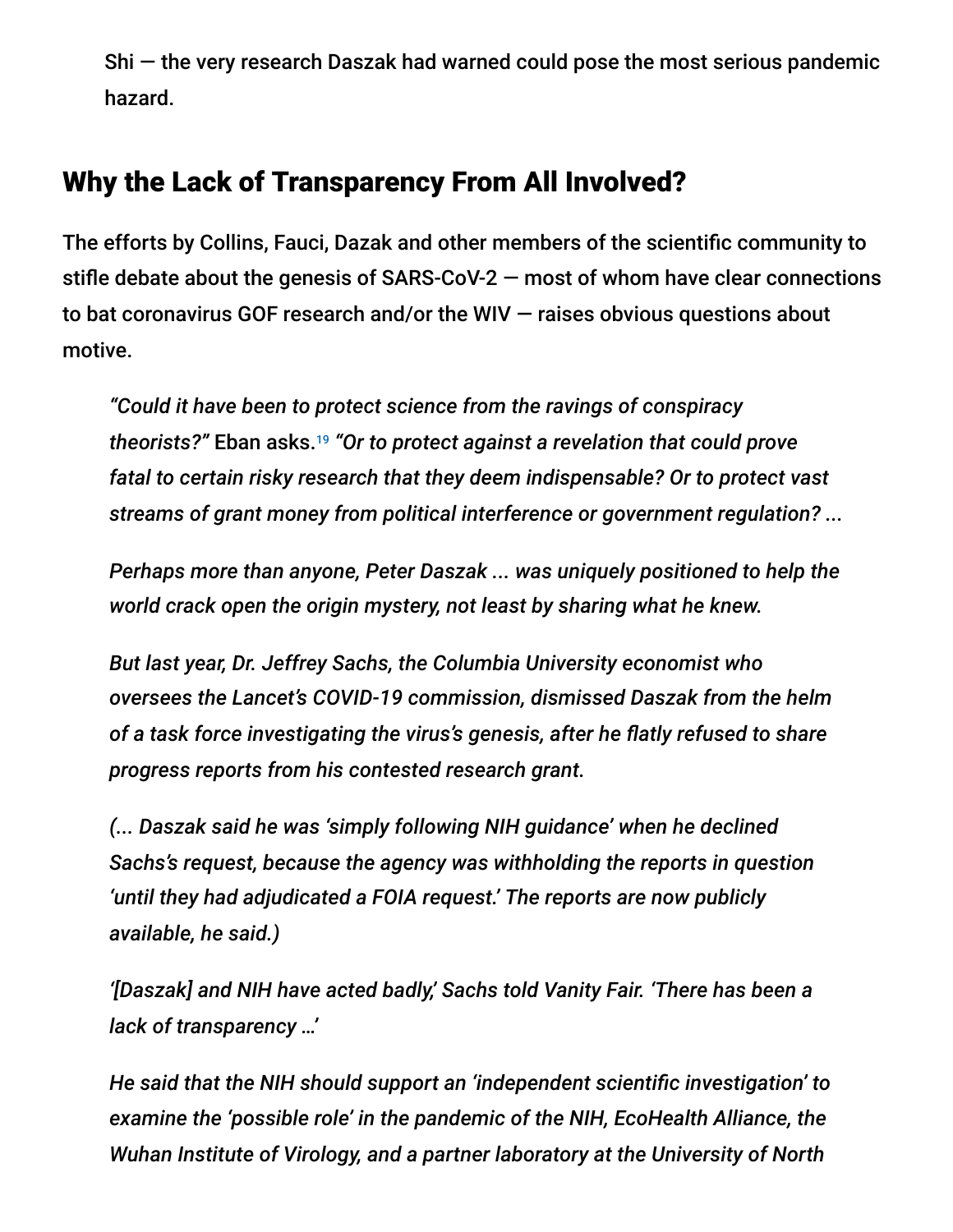*Carolina. 'Both hypotheses are still very much with us,' he said, and 'need to be investigated seriously and scientifically' ..."*

### Alarm Bells Went Off in 2016

Getting back to the \$3.7 million NIAID grant EcoHealth received in 2014, Eban recounts how warning bells went off in 2016, when EcoHealth was late on submitting its annual progress report. "The agency threatened to withhold funds until he filed it," she writes, and "The report he finally did submit worried the agency's grant specialists."

According to the report, Daszak and his collaborators were seeking to create an infectious clone of the Middle East Respiratory Syndrome (MERS), a novel coronavirus with a 35% mortality rate.

*"The report also made clear that the NIH grant had already been used to construct two chimeric coronaviruses similar to the one that caused Severe Acute Respiratory Syndrome (SARS), which emerged in 2002 and went on to cause at least 774 deaths worldwide.*

*(A chimeric virus is one that combines fragments of different viruses.) These revelations prompted the NIH's grant specialists to ask a critical question: Should the work be subject to a federal moratorium on what was called gain-offunction research?*" Eban writes. 20

*"With that, Daszak's grant got tangled in a yearslong debate that had divided the virology community. In 2011, two scientists separately announced that they had genetically altered Highly Pathogenic Asian Avian Influenza A (H5N1), the bird flu virus that has killed at least 456 people since 2003.*

*The scientists gave the virus new functions — enabling it to spread efficiently among ferrets, which are genetically closer to humans than mice — as a way to gauge its risks to people. Both studies had received NIH funding.*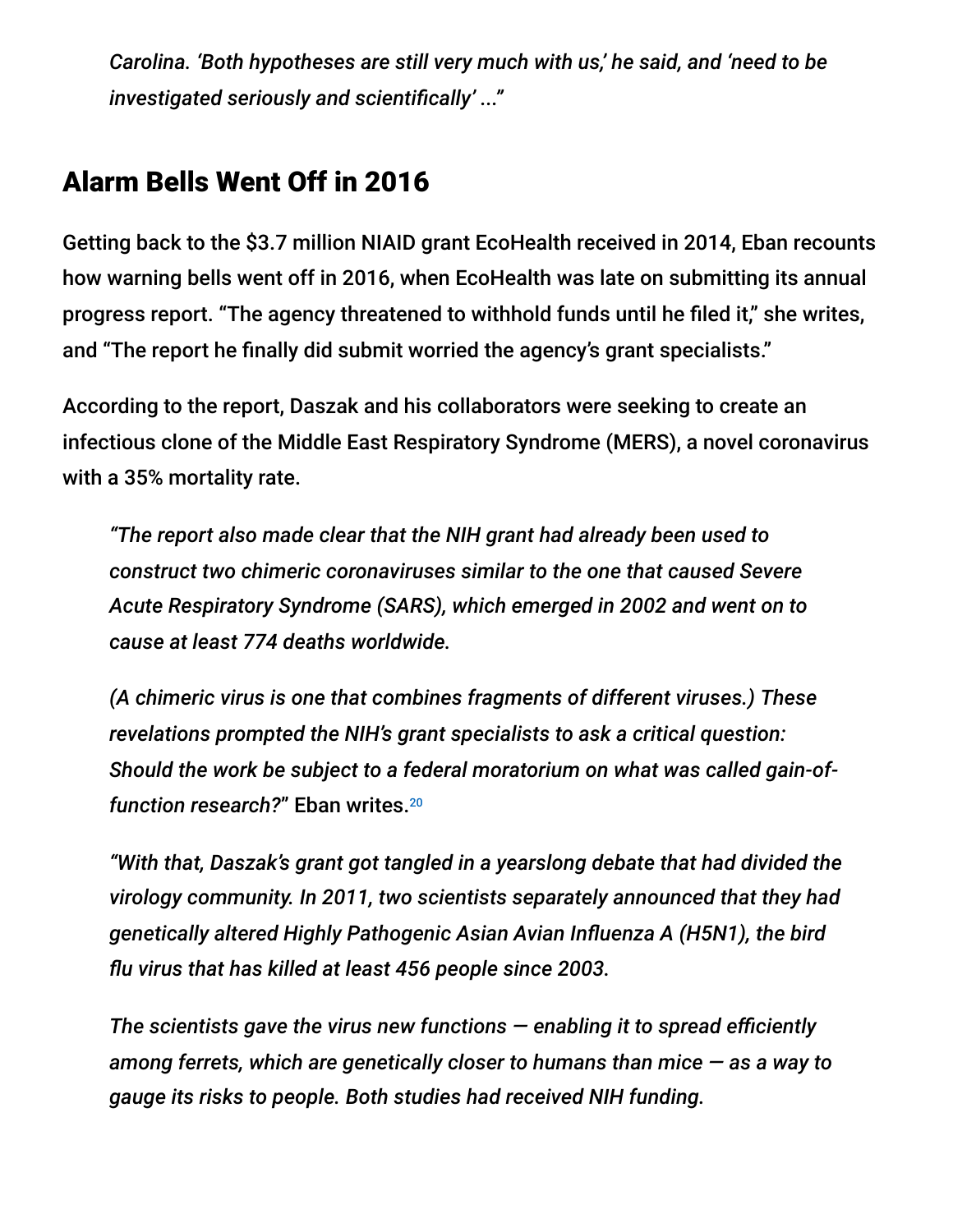*The scientific community erupted in conflict over what became known as gainof-function research. Proponents claimed it could help prevent pandemics by highlighting potential threats.*

*Critics argued that creating pathogens that didn't exist in nature ran the risk of unleashing them. As the dispute raged, Fauci worked to strike a middle ground, but ultimately supported the research ...*

*In October 2014, the Obama administration imposed a moratorium on new federal funding for research that could make influenza, MERS, or SARS viruses more virulent or transmissible, while a review took place. But the moratorium, as written, left loopholes, which allowed Daszak to try to save the research.*

*On June 8, 2016, he wrote to the NIH's grant specialists that the SARS-like chimeras from the completed experiment were exempt from the moratorium, because the strains used had not previously been known to infect humans ..."*

#### NIH Circumvented Moratorium Rules on Gain of Function

In his letter to the NIH, Daszak also referenced a 2015 paper written by Shi and Baric, which detailed an experiment in which they mixed components of SARS-like viruses of different species to create a novel chimera capable of directly infecting human cells. Incidentally, this research was funded by both the NIH and EcoHealth.

According to Daszak, the chimera produced was less lethal than the original SARS, so his chimera would probably be less lethal as well. However, the NIH grant specialists were far from reassured that his MERS chimera wouldn't be dangerous, as Shi and Baric in that 2015 paper had noted the danger of such experiments, stressing that "scientific review panels may deem similar studies … too risky to pursue."

*"If anything, the MERS study Daszak proposed was even riskier,"* Eban writes. 21*"So he pitched a compromise to the NIH: that if any of the recombined strains showed 10 times greater growth than a natural virus, 'we will immediately:*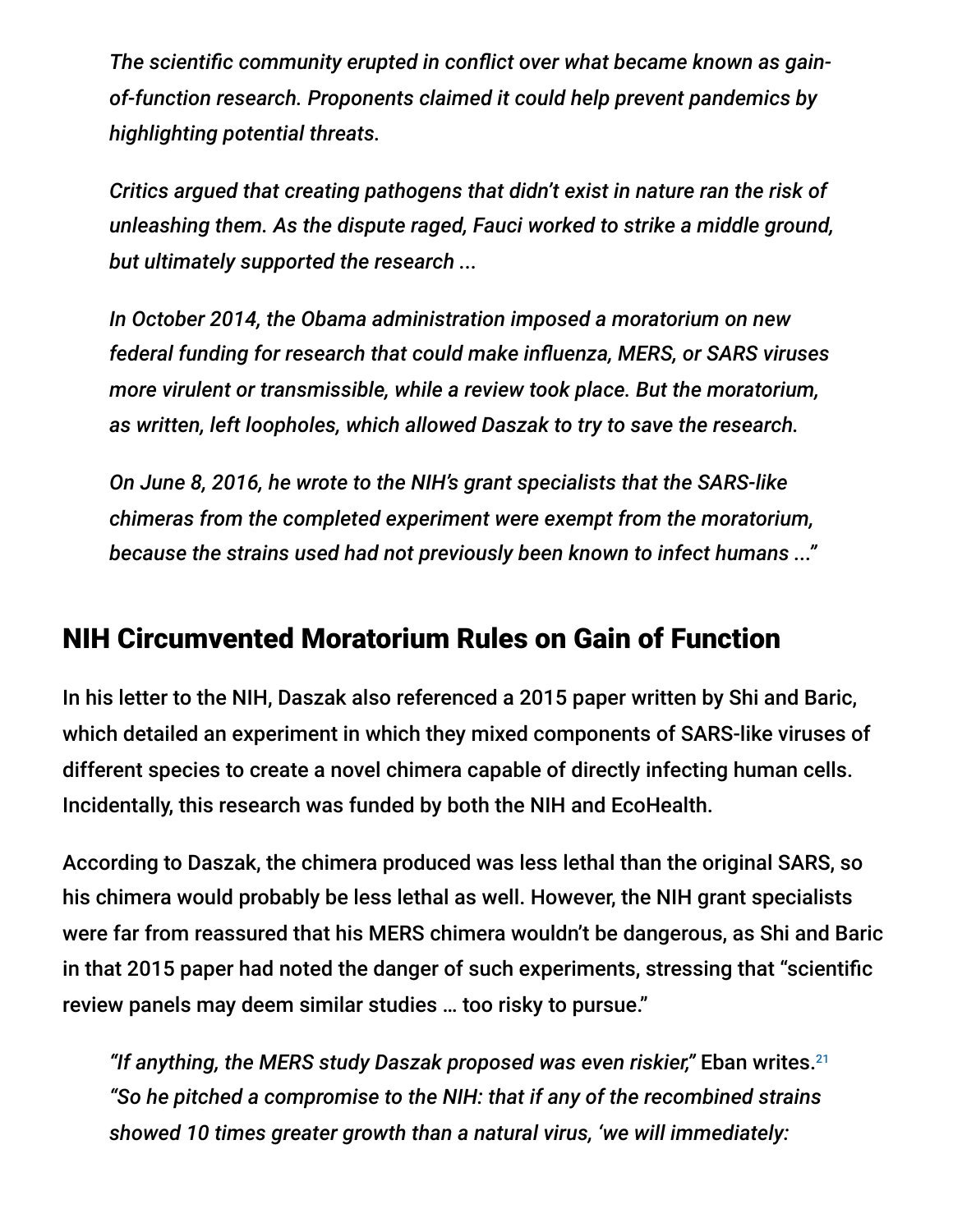*i) stop all experiments with the mutant, ii) inform our NIAID Program Officer and the UNC [Institutional Biosafety Committee] of these results and iii) participate in decision making trees to decide appropriate paths forward.'"*

July 7, 2016, the NIH agreed to Daszak's proposal, which as Eban notes "relied entirely on mutual transparency." Shi would be responsible for informing Daszak if any of the recombinations had 10 times the growth rate of a natural virus, and Daszak would inform the agency of the results, so they could decide the fate of the experiment.

Jack Nunberg, director of the Montana Biotechnology Center, told Eban that allowing this kind of high-risk research to be pursued at the WIV was "simply crazy." "Reasons are lack of oversight, lack of regulation, the environment in China ... that is what really elevates it to the realm of, 'No, this shouldn't happen.'"

**<sup>66</sup>** Wain-Hobson has his own hypothesis for what is<br>taking place: The group of scientists pushing the clai **taking place: The group of scientists pushing the claim of natural origin, he says, 'want to show that virology is not responsible [for causing the pandemic]. That is their agenda.' ~ Katherine Eban"**

Indeed, in January 2021, declassified intelligence from the U.S. State Department claims Chinese military scientists have been working with the WIV since at least 2017, raising questions about whether research at the WIV was serving a dual purpose.

### Dangerous DARPA Proposal

In late March 2018, EcoHealth, facing financial troubles, in collaboration with Shi and Baric, pitched a proposal<sup>22</sup> to DARPA with the hopes of securing fresh funding.

Part of the proposal included examining SARS-like bat coronaviruses for furin cleavage sites, which is what allows the virus to infect human cells. They also proposed inserting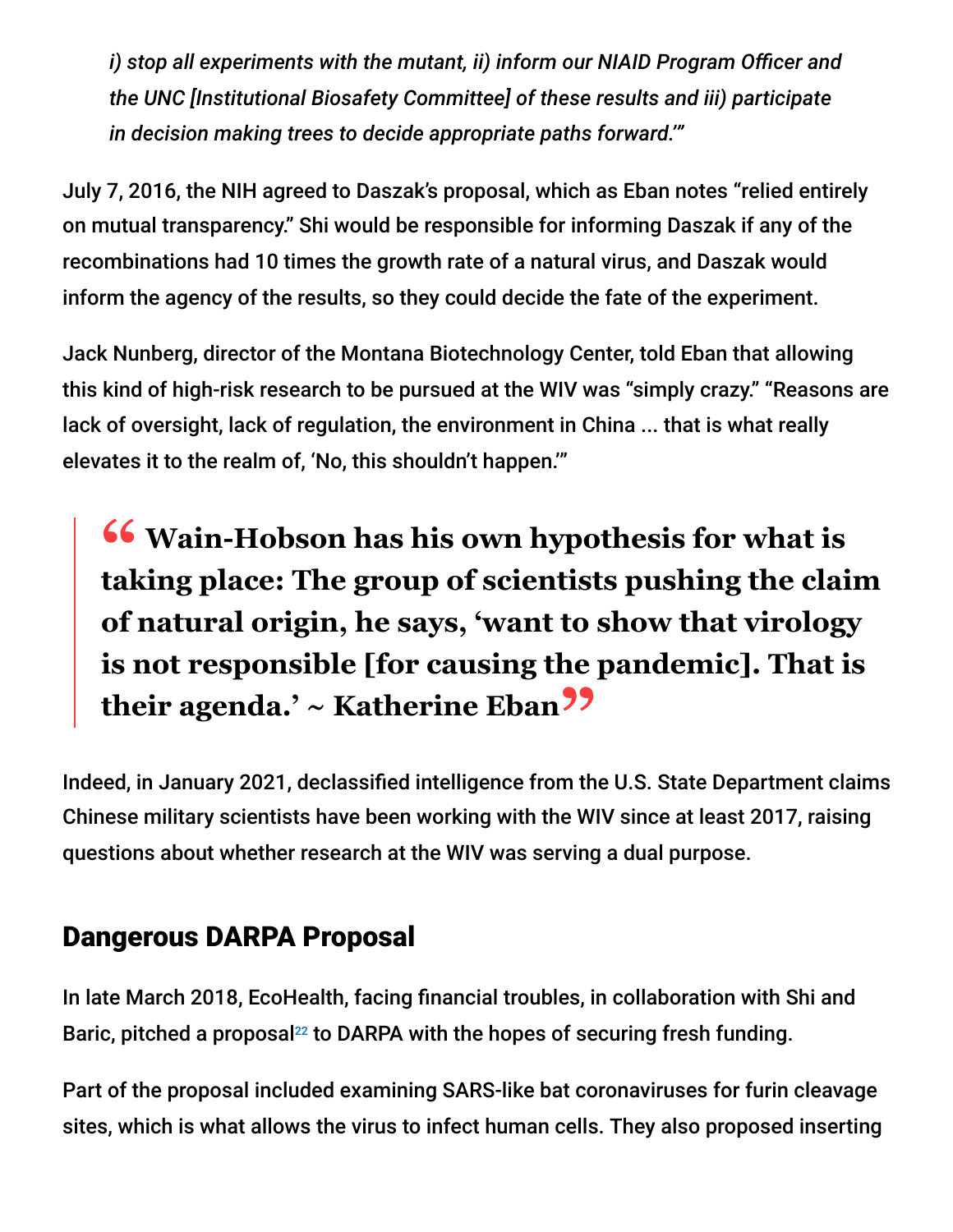a furin cleavage site, ostensibly to create an infectious coronavirus, and to test it on mice with humanized lungs.

The furin cleavage site of SARS-CoV-2 is one of the curious hallmarks that makes it stand out as a potential manufactured bioweapon, as coronaviruses don't have this feature naturally, that we know of. They then proposed mapping high-risk areas and testing various substances in an effort to reduce the viral shedding among bats.

*"By almost any definition, this was gain-of-function research,"* Eban writes. 23 *"The federal moratorium had been lifted in January 2017 and replaced with a review system called the HHS P3CO Framework (for Potential Pandemic Pathogen Care and Oversight). This required a safety review by the agency funding the research."*

Yet the EcoHealth Alliance, in its DARPA proposal, insisted the research would be exempt from the P3CO framework. DARPA rejected the proposal, and told Eban that part of the reason for the rejection was "because of the horrific lack of common sense" of it.

DARPA grant reviewers viewed EcoHealth as a "ragtag group," and the WIV was assessed as having subpar safety standards. An unnamed former DARPA official who was there at the time of the proposal told Eban that allowing EcoHealth Alliance to be the prime contractor for a research project with national security risks would be like "having your rental car agency trying to run an armada."

Importantly, the grant application failed to adequately assess the GOF risks, and the possibility of the work constituting dual-use research of concern (DURC). In other words, EcoHealth didn't consider how the research might be repurposed as a bioweapon, or how it might endanger national security.

Simon Wain-Hobson, after reviewing the DARPA proposal, has stated it's "basically a road map to a SARS-CoV-2-like virus."<sup>24</sup> Daszak, however, claims the research was never implemented, not by EcoHealth, Baric or Shi, as far as he's aware of.